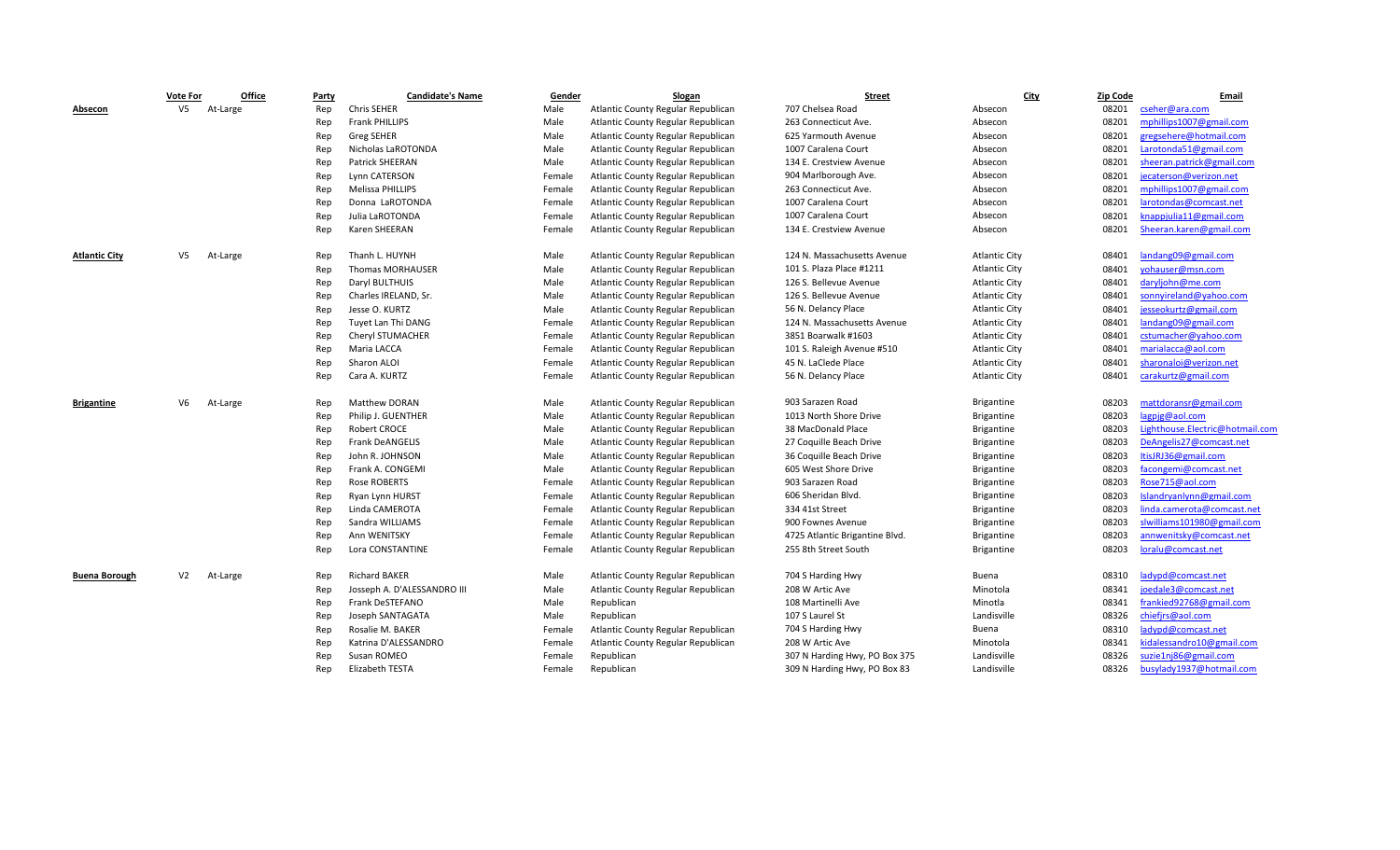|                            | <b>Vote For</b> | <b>Office</b>            | Party | <b>Candidate's Name</b>   | Gender | Slogan                             | <b>Street</b>          | <b>City</b>         | <b>Zip Code</b> | Email                       |
|----------------------------|-----------------|--------------------------|-------|---------------------------|--------|------------------------------------|------------------------|---------------------|-----------------|-----------------------------|
| Buena Vista Township       | V <sub>4</sub>  | At-Large                 | Rep   | William A. COLLINS        | Male   | Atlantic County Regular Republican | 510 Cushman Avenue     | Williamstown        | 08094           | bc2301@comcast.net          |
|                            |                 |                          | Rep   | Joseph JACOBS, Jr.        | Male   | Atlantic County Regular Republican | 928 Tuckahoe Road      | Milmay              | 08340           | tamanjoe1@comcast.net       |
|                            |                 |                          | Rep   | Gary LEVARI, Jr.          | Male   | Atlantic County Regular Republican | 350 Union Road         | Vineland            | 08360           | garylevarijr@gmail.com      |
|                            |                 |                          | Rep   | Michael L. TESTA          | Male   | Atlantic County Regular Republican | 141 Country Club Lane  | Buena               | 08310           | mtesta@testalawyers.com     |
|                            |                 |                          | Rep   | Ami COIA                  | Female | Atlantic County Regular Republican | 657 Tuckahoe Road      | Vineland            | 08360           | henryamicoia@verizon.net    |
|                            |                 |                          | Rep   | Mary A. LEVARI            | Female | Atlantic County Regular Republican | 647 Main Avenue        | Richland            | 08350           | mal91658@aol.com            |
|                            |                 |                          | Rep   | Elizabeth A. MERIGHI      | Female | Atlantic County Regular Republican | 156 Greenbriar Avenue  | Richland            | 08350           | merighi123@comcast.net      |
|                            |                 |                          | Rep   | Ellen R. TESTA            | Female | Atlantic County Regular Republican | 141 Country Club Lane  | Buena               | 08310           | ertesta141@gmail.com        |
| <b>Corbin City</b>         | V1              | District 1               | Rep   | <b>William COLLINS</b>    | Male   | Atlantic County Regular Republican | 413 Aetna Drive        | Corbin City         | 08270           | forpaintedriver@gmail.com   |
|                            |                 |                          | Rep   | LaVerne KIRN              | Female | Atlantic County Regular Republican | 427 Aetna Drive        | Corbin City         | 08270           | Laverne.kirn02@gmail.com    |
| <b>Egg Harbor City</b>     | V <sub>2</sub>  | At-Large                 | Rep   | Joseph A. RICCI, Jr.      | Male   | Atlantic County Regular Republican | 708 Baltimore Avenue   | Egg Harbor City     | 08215           | jriccijr01o@comcast.net     |
|                            |                 |                          | Rep   | <b>Scott TRYTHALL</b>     | Male   | Atlantic County Regular Republican | 741 Baltimore Avenue   | Egg Harbor City     | 08215           | fdspazf7@yahoo.com          |
|                            |                 |                          | Rep   | Linda MCNALLY-MOORE       | Female | Atlantic County Regular Republican | 3401 Route 563         | Egg Harbor City     | 08215           | Lindamooreweddings@live.com |
|                            |                 |                          | Rep   | Mattia BROWN              | Female | Atlantic County Regular Republican | 218 Baltimore Avenue   | Egg Harbor City     | 08215           | mattiabrown@icloud.com      |
| <b>Egg Harbor Township</b> | V <sub>9</sub>  | Unit 1 - Districts 1, 5- | Rep   | <b>Frank BALLES</b>       | Male   | Atlantic County Regular Republican | 11 Sturbridge Road     | Egg Harbor Township | 08234           | LTB739@aol.com              |
|                            |                 | 6, 10-16, 18             | Rep   | <b>Vince POLISTINA</b>    | Male   | Atlantic County Regular Republican | 3540 Bargaintown Road  | Egg Harbor Township | 08234           | vpolistina@comcast.net      |
|                            |                 |                          | Rep   | Louis PALUDI              | Male   | Atlantic County Regular Republican | 1004 Bay Drive         | West Atl City/EHT   | 08232           | normal1231@comcast.net      |
|                            |                 |                          | Rep   | <b>Thomas PRENDERGAST</b> | Male   | Atlantic County Regular Republican | 318 Discovery Lane     | Egg Harbor Township | 08234           | tapsurvey1@comcast.net      |
|                            |                 |                          | Rep   | <b>Marc FRIEDMAN</b>      | Male   | Atlantic County Regular Republican | 23 Whitewater Lane     | Egg Harbor Township | 08234           | marcus007@comcast.net       |
|                            |                 |                          | Rep   | <b>Riaz RAJPUT</b>        | Male   | Atlantic County Regular Republican | 209 Shires Way         | Egg Harbor Township | 08234           | rarofgms@hotmail.com        |
|                            |                 |                          | Rep   | David SONNIE              | Male   | Atlantic County Regular Republican | 102 Sonnies Way        | Egg Harbor Township | 08234           | sonnies102@AOL.com          |
|                            |                 |                          | Rep   | Michael DUFFY             | Male   | Atlantic County Regular Republican | 207 Azalea lane        | Egg Harbor Township | 08234           | duffmon4@hotmail.com        |
|                            |                 |                          | Rep   | Douglas H. STROZ          | Male   | Atlantic County Regular Republican | 633 Zion Road          | Egg Harbor Township | 08234           | stroz4@comcast.net          |
|                            |                 |                          | Rep   | Cyndi BALLES              | Female | Atlantic County Regular Republican | 11 Sturbridge Road     | Egg Harbor Township | 08234           | LTB739@aol.com              |
|                            |                 |                          | Rep   | Carolyn POLISTINA         | Female | Atlantic County Regular Republican | 3540 Bargaintown Road  | Egg Harbor Township | 08234           | cpolistina@comcast.net      |
|                            |                 |                          | Rep   | Norma LOMBARDI            | Female | Atlantic County Regular Republican | 1004 Bay Drive         | West Atl City/EHT   | 08232           | normal1231@comcast.net      |
|                            |                 |                          | Rep   | Theresa PRENDERGAST       | Female | Atlantic County Regular Republican | 318 Discovery Lane     | Egg Harbor Township | 08234           | t2prendergast@comcast.net   |
|                            |                 |                          | Rep   | Vermell MACON             | Female | Atlantic County Regular Republican | 201 Venice Avenue      | West Atl City/EHT   | 08232           | vmacon201@gmail.com         |
|                            |                 |                          | Rep   | <b>Ruth CREAN</b>         | Female | Atlantic County Regular Republican | 109 Rochelle Lane      | Egg Harbor Township | 08234           | joeruth5@aol.com            |
|                            |                 |                          | Rep   | Nancy SONNIE              | Female | Atlantic County Regular Republican | 102 Sonnies Way        | Egg Harbor Township | 08234           | sonnies102@AOL.com          |
|                            |                 |                          | Rep   | Lida BELLMER-REGAL        | Female | Atlantic County Regular Republican | 173 Steelmanville Road | Egg Harbor Township | 08234           | lbellmer0109@gmail.com      |
|                            |                 |                          | Rep   | Mary HILL                 | Female | Atlantic County Regular Republican | 659 Zion Road          | Egg Harbor Township | 08234           | vah7@comcast.net            |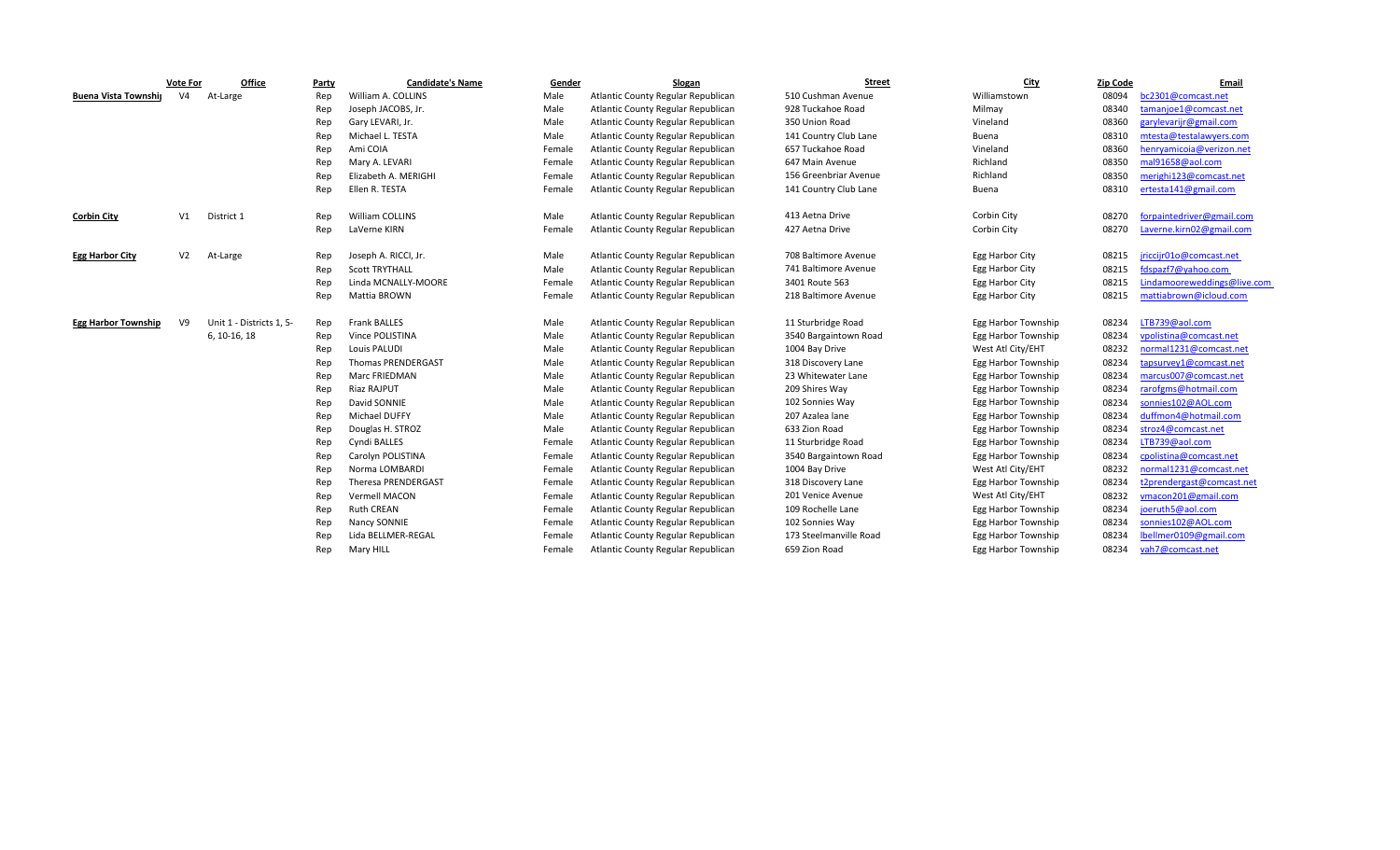|                            | <b>Vote For</b> | Office                   | Party | <b>Candidate's Name</b>      | Gender | Slogan                             | <b>Street</b>             | <u>City</u>         | <b>Zip Code</b> | Email                          |
|----------------------------|-----------------|--------------------------|-------|------------------------------|--------|------------------------------------|---------------------------|---------------------|-----------------|--------------------------------|
| <b>Egg Harbor Township</b> | V12             | Unit 2 - Districts 2-4,  | Rep   | Joseph CAFERO                | Male   | Atlantic County Regular Republican | 16 Windchime Road         | Egg Harbor Township | 08234           | JCAFERO@AOL.com                |
|                            |                 | 7-9, 17, 19-22           | Rep   | John CARMAN                  | Male   | Atlantic County Regular Republican | 89 Zion Road              | Egg Harbor Township | 08234           | ilcarman@aol.com               |
|                            |                 |                          | Rep   | <b>Andrew PARKER</b>         | Male   | Atlantic County Regular Republican | 308 Ohio Avenue           | Egg Harbor Township | 08234           | dparkerenterprise129@yahoo.com |
|                            |                 |                          | Rep   | Paul HODSON                  | Male   | Atlantic County Regular Republican | 152 Asbury Avenue         | Egg Harbor Township | 08234           | Hodshome@comcast.net           |
|                            |                 |                          | Rep   | Charles PFROMMER             | Male   | Atlantic County Regular Republican | 410 Dogwood Avenue        | Egg Harbor Township | 08234           | cpfrommer@comcast.net          |
|                            |                 |                          | Rep   | Frank FINNERTY               | Male   | Atlantic County Regular Republican | 318 Dogwood Avenue        | Egg Harbor Township | 08234           | coachhshs@comcast.net          |
|                            |                 |                          | Rep   | Paul ROSENBERG               | Male   | Atlantic County Regular Republican | 300 Hidden Oak Drive      | Egg Harbor Township | 08234           | PRosenburg80@aol.com           |
|                            |                 |                          | Rep   | Thomas SUTHARD               | Male   | Atlantic County Regular Republican | 13 Bayberry Avenue        | Egg Harbor Township | 08234           | tomsuthard@gmail.com           |
|                            |                 |                          | Rep   | Frank SUTTON                 | Male   | Atlantic County Regular Republican | 503 Dogwood Avenue        | Egg Harbor Township | 08234           | sut001@aol.com                 |
|                            |                 |                          | Rep   | John RISLEY                  | Male   | Atlantic County Regular Republican | 118 Leap Street           | Egg Harbor Township | 08234           | RISLEYJW@AOL.com               |
|                            |                 |                          | Rep   | Anthony DiDONATO             | Male   | Atlantic County Regular Republican | 9 Tyler Drive             | Egg Harbor Township | 08234           | ADCC1@comcast.net              |
|                            |                 |                          | Rep   | NO ADDITIONAL PETITION FILED | Male   |                                    |                           |                     |                 |                                |
|                            |                 |                          | Rep   | Carol MILK                   | Female | Atlantic County Regular Republican | 102 Locust Avenue         | Egg Harbor Township | 08234           | crmilk@aol.com                 |
|                            |                 |                          | Rep   | <b>Judy DUNLEAVY</b>         | Female | Atlantic County Regular Republican | 7015 English Creek Avenue | Egg Harbor Township | 08234           | judythdunleavy@gmail.com       |
|                            |                 |                          | Rep   | Neysha PARKER                | Female | Atlantic County Regular Republican | 308 Ohio Avenue           | Egg Harbor Township | 08234           | neysha.parker@yahoo.com        |
|                            |                 |                          | Rep   | Carleen GENNA-STOLTZFUS      | Female | Atlantic County Regular Republican | 502 Dogwood Avenue        | Egg Harbor Township | 08234           | carkity13@gmail.com            |
|                            |                 |                          | Rep   | Laura PFROMMER               | Female | Atlantic County Regular Republican | 410 Dogwood Avenue        | Egg Harbor Township | 08234           | cpfrommer@comcast.net          |
|                            |                 |                          | Rep   | Carol MONDAY                 | Female | Atlantic County Regular Republican | 229 London Court          | Egg Harbor Township | 08234           | cumonday@aol.com               |
|                            |                 |                          | Rep   | Kelsey ROSENBERG             | Female | Atlantic County Regular Republican | 300 Hidden Oak Drive      | Egg Harbor Township | 08234           | PRosenberg80@aol.com           |
|                            |                 |                          | Rep   | <b>Beth EPSTEIN</b>          | Female | Atlantic County Regular Republican | 1700 Longport Avenue      | Egg Harbor Township | 08234           | beth@EpsteinNJ.com             |
|                            |                 |                          | Rep   | Victoria SCHIFFLER           | Female | Atlantic County Regular Republican | 2 Devonshire Drive        | Egg Harbor Township | 08234           | vikkirn@comcast.net            |
|                            |                 |                          | Rep   | Joann DEARDEN                | Female | Atlantic County Regular Republican | 34 N Mt. Airy Avenue      | Egg Harbor Township | 08234           | jcdearden@comcast.net          |
|                            |                 |                          | Rep   | Dawn M. WYLD-RISLEY          | Female | Atlantic County Regular Republican | 118 Leap Street           | Egg Harbor Township | 08234           | RISLEYJW@AOL.COM               |
|                            |                 |                          | Rep   | Jennie PETRARCA              | Female | Atlantic County Regular Republican | 9 Lida Avenue             | Egg Harbor Township | 08234           | jtpetrarca@comcast.net         |
|                            |                 |                          |       |                              |        |                                    |                           |                     |                 |                                |
| <b>Estell Manor</b>        | V <sub>2</sub>  | District 1               | Rep   | Joseph R. CONDO              | Male   | Atlantic County Regular Republican | 83 Maple Avenue           | <b>Estell Manor</b> | 08319           | jcondo@condoroccia.com         |
|                            |                 |                          | Rep   | James R. OWEN                | Male   | Atlantic County Regular Republican | 195 Blvd. Route 50        | <b>Estell Manor</b> | 08319           | countnjim@aol.com              |
|                            |                 |                          | Rep   | Elizabeth A. OWEN            | Female | Atlantic County Regular Republican | 100 Steelman Landing Road | <b>Estell Manor</b> | 08319           | just2duckee@verizon.net        |
|                            |                 |                          | Rep   | Christine E. MASKER          | Female | Atlantic County Regular Republican | 131 9th Avenue            | <b>Estell Manor</b> | 08319           | christinemasker131@gmail.com   |
|                            |                 |                          |       |                              |        |                                    |                           |                     |                 |                                |
| Folsom                     | V1              | District 1               | Rep   | NO PETITION FILED            | Male   |                                    |                           |                     |                 |                                |
|                            |                 |                          | Rep   | NO PETITION FILED            | Male   |                                    |                           |                     |                 |                                |
|                            |                 |                          | Rep   | NO PETITION FILED            | Female |                                    |                           |                     |                 |                                |
|                            |                 |                          | Rep   | NO PETITION FILED            | Female |                                    |                           |                     |                 |                                |
|                            |                 |                          |       |                              |        |                                    |                           |                     |                 |                                |
| <b>Galloway Township</b>   | V8              | Unit 1 - Disctricts 2-4, | Rep   | <b>Rich CLUTE</b>            | Male   | Atlantic County Regular Republican | 125 S Odessa Avenue       | Egg Harbor          | 08215           | iwrclute@yahoo.com             |
|                            |                 | 6-7, 12-13, 16           | Rep   | Donald PURDY, Jr.            | Male   | Atlantic County Regular Republican | 24 S Odessa Avenue        | Egg Harbor          | 08215           | donpurdyjr@gmail.com           |
|                            |                 |                          | Rep   | <b>Herbert DAVIS</b>         | Male   | Atlantic County Regular Republican | 149 S Odessa Avenue       | Egg Harbor          | 08215           | had149@comcast.net             |
|                            |                 |                          | Rep   | <b>Brian COX</b>             | Male   | Atlantic County Regular Republican | 439 S Pitney Road         | Galloway            | 08205           | briancox052669@icloud.com      |
|                            |                 |                          | Rep   | Paul RAYBOULD                | Male   | Atlantic County Regular Republican | 716 W Clarks Landing Road | Egg Harbor          | 08215           | praybould@com-advantage.com    |
|                            |                 |                          | Rep   | Donald PURDY                 | Male   | Atlantic County Regular Republican | 24 S Odessa Avenue        | Egg Harbor          | 08215           | dptowing@hotmail.com           |
|                            |                 |                          | Rep   | Owen INGENITO                | Male   | Atlantic County Regular Republican | 614 First Avenue          | Galloway            | 08205           | oingenito665@comcast.net       |
|                            |                 |                          | Rep   | Muhammad UMAR                | Male   | Atlantic County Regular Republican | 438 Ebony Tree Avenue     | Galloway            | 08205           | m.umar1@yahoo.com              |
|                            |                 |                          | Rep   | Andrea LONGO WESCOAT         | Female | Atlantic County Regular Republican | 111 E Ridgewood Avenue    | Galloway            | 08205           | andrealongwestcoat@gmail.com   |
|                            |                 |                          | Rep   | Patricia DAVIS               | Female | Atlantic County Regular Republican | 149 S Odessa Avenue       | Egg Harbor          | 08215           | nanapatdavis@gmail.com         |
|                            |                 |                          | Rep   | Jan RAYBOULD                 | Female | Atlantic County Regular Republican | 715 Clarks Landing Road   | Egg Harbor          | 08215           | praybould@com-advantage.com    |
|                            |                 |                          | Rep   | Michelle PURDY               | Female | Atlantic County Regular Republican | 24 S Odessa Avenue        | Egg Harbor          | 08215           | michellepurdy@hotmail.com      |
|                            |                 |                          | Rep   | Rhonda WELCER                | Female | Atlantic County Regular Republican | 310 Fairview Avenue       | Egg Harbor          | 08215           | rjwelcer@comcast.net           |
|                            |                 |                          | Rep   | Jeannine INGENITO            | Female | Atlantic County Regular Republican | 614 S First Avenue        | Galloway            | 08205           | idh5amh@gmail.com              |
|                            |                 |                          | Rep   | Jadwiga COX                  | Female | Atlantic County Regular Republican | 439 S Pitney Road         | Galloway            | 08205           | jadwigacox@gmail.com           |
|                            |                 |                          | Rep   | Judy STEPHENSON              | Female | Atlantic County Regular Republican | 435 Moss Mill Road        | Egg Harbor          | 08215           | judy steph@hotmail.com         |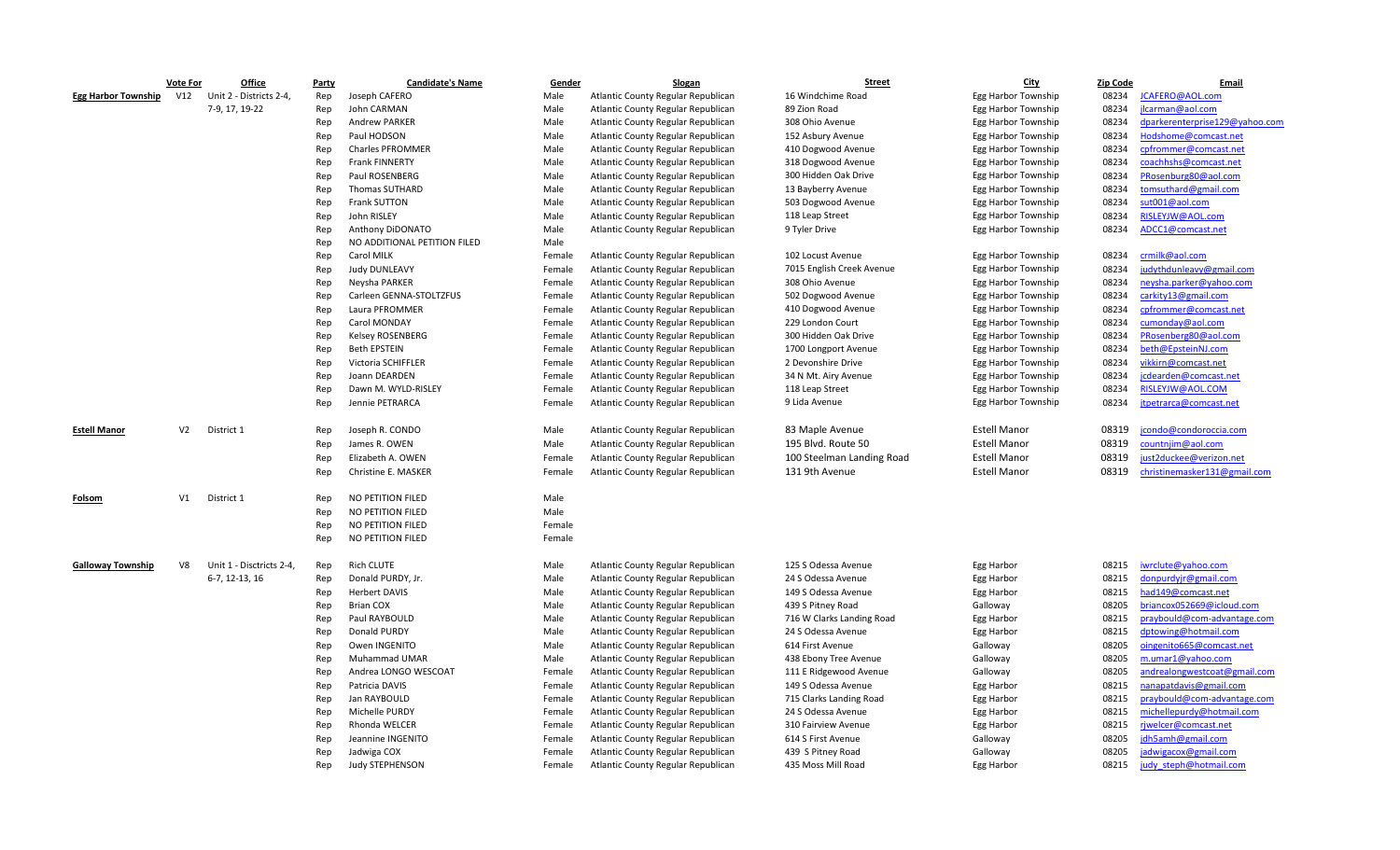|                          | <b>Vote For</b> | Office                   | Party | <b>Candidate's Name</b> | Gender | Slogan                             | <b>Street</b>          | <b>City</b>  | <b>Zip Code</b> | Email                            |
|--------------------------|-----------------|--------------------------|-------|-------------------------|--------|------------------------------------|------------------------|--------------|-----------------|----------------------------------|
| <b>Galloway Township</b> | V <sub>9</sub>  | Unit 2 - Districts 1, 5, | Rep   | <b>Richard DASE</b>     | Male   | Atlantic County Regular Republican | 21 Homestead Court     | Galloway     | 08205           | rrdase@yahoo.com                 |
|                          |                 | 8-11, 14-15, 17          | Rep   | John ZARYCH             | Male   | Atlantic County Regular Republican | 503 E Bergen Court     | Galloway     | 08205           | jzarych@aol.com                  |
|                          |                 |                          | Rep   | Anthony COPPOLA, Jr.    | Male   | Atlantic County Regular Republican | 428 Turnbridge Court   | Galloway     | 08205           | tonycoppola1@comcast.net         |
|                          |                 |                          | Rep   | James COX               | Male   | Atlantic County Regular Republican | 7 Cavesson Drive       | Galloway     | 08205           | ccox719@aol.com                  |
|                          |                 |                          | Rep   | Richard MAXWELL         | Male   | Atlantic County Regular Republican | 903 E Moss Mill Road   | Galloway     | 08205           | richmax@comcast.net              |
|                          |                 |                          | Rep   | Douglas SATTERFIELD     | Male   | Atlantic County Regular Republican | 554 Falmouth Court     | Galloway     | 08205           | douglas.r.satterfield@gmail.com  |
|                          |                 |                          | Rep   | John FORSYTHE           | Male   | Atlantic County Regular Republican | 510 Hollybrook Road    | Gallwoay     | 08205           | jon121851@aol.com                |
|                          |                 |                          | Rep   | RJ AMATO                | Male   | Atlantic County Regular Republican | 273 Great Creek Road   | Galloway     | 08205           | amato.rj@gmail.com               |
|                          |                 |                          | Rep   | <b>Frank LUCARELLI</b>  | Male   | Atlantic County Regular Republican | 520 Salem Way          | Galloway     | 08205           | franksmithville@aol.com          |
|                          |                 |                          | Rep   | Deanna COPPOLA          | Female | Atlantic County Regular Republican | 428 Turnbridge Court   | Galloway     | 08205           | deannacoppola@comcast.net        |
|                          |                 |                          | Rep   | Jennifer HELLER         | Female | Atlantic County Regular Republican | 413 Dennis Drive       | Galloway     | 08205           | crazyhellnuts@comcast.net        |
|                          |                 |                          | Rep   | Linda ZARYCH            | Female | Atlantic County Regular Republican | 503 E Bergen Court     | Galloway     | 08205           | Izarych@aol.com                  |
|                          |                 |                          | Rep   | Andrea DASE             | Female | Atlantic County Regular Republican | 21 Homestead Court     | Galloway     | 08205           | dreajenny@hotmail.com            |
|                          |                 |                          | Rep   | Morgan DiPIETRO         | Female | Atlantic County Regular Republican | 1 Clipper Court        | Galloway     | 08205           | morgandipietro13@gmail.com       |
|                          |                 |                          | Rep   | Cheryl COX              | Female | Atlantic County Regular Republican | 7 Cavesson Drive       | Galloway     | 08205           | cox49@comcast.net                |
|                          |                 |                          | Rep   | Theresa LUCARELLI       | Female | Atlantic County Regular Republican | 520 Salem Way          | Galloway     | 08205           | lucarellital48@aol.com           |
|                          |                 |                          | Rep   | Nancy SILVESTRI         | Female | Atlantic County Regular Republican | 554 Falmouth Court     | Galloway     | 08205           | nancyjn47@yahoo.com              |
|                          |                 |                          | Rep   | <b>Audrey DASE</b>      | Female | Atlantic County Regular Republican | 310 S Avenue B         | Galloway     | 08205           | ajdase@outlook.com               |
|                          |                 |                          |       |                         |        |                                    |                        |              |                 |                                  |
| <b>Hamilton Township</b> | V12             | At-Large                 | Rep   | <b>Charles CAIN</b>     | Male   | Atlantic County Regular Republican | 569 Gravelly Run Road  | Mays Landing | 08330           | apcain01@aol.com                 |
|                          |                 |                          | Rep   | Carl PITALE             | Male   | Atlantic County Regular Republican | 6554 Lake Drive        | Mays Landing | 08330           | cpitale8@gmail.com               |
|                          |                 |                          | Rep   | Henry Robert BONEY, Jr. | Male   | Atlantic County Regular Republican | 6530 Lake Drive        | Mays Landing | 08330           | hrboney@yahoo.com                |
|                          |                 |                          | Rep   | <b>Richard CHEEK</b>    | Male   | Atlantic County Regular Republican | 6285 Pine St           | Mays Landing | 08330           | LaurelPi@comcast.net             |
|                          |                 |                          | Rep   | Michael DOUGHERTY       | Male   | Atlantic County Regular Republican | 913 Morningside Dr     | Mays Landing | 08330           | mcdougherty@gmail.com            |
|                          |                 |                          | Rep   | James KERRIGAN          | Male   | Atlantic County Regular Republican | 5714 Laurel St         | Mays Landing | 08330           | kerrigan@comcast.net             |
|                          |                 |                          | Rep   | <b>Robert LAWS</b>      | Male   | Atlantic County Regular Republican | 6 Princeton Pl         | Mays Landing | 08330           | downbylaws@aol.com               |
|                          |                 |                          | Rep   | Luke MACFARLANE         | Male   | Atlantic County Regular Republican | 6 Hilltop Circle       | Mays Landing | 08330           | lukemac00@yahoo.com              |
|                          |                 |                          | Rep   | Roman RAUBERTAS         | Male   | Atlantic County Regular Republican | 4736 Somers Point Rd   | Mays Landing | 08330           | roman.raubertas@gmail.com        |
|                          |                 |                          | Rep   | Harry ROGERS            | Male   | Atlantic County Regular Republican | 1069 Morningside Drive | Mays Landing | 08330           | hrogers@cetaceanmarine.com       |
|                          |                 |                          | Rep   | Michael E. SMITH        | Male   | Atlantic County Regular Republican | 2006 Sycamore Lane     | Mays Landing | 08330           | mesmith7155@gmail.com            |
|                          |                 |                          | Rep   | Steven STAFFORD         | Male   | Atlantic County Regular Republican | 98 Woodmere Rd         | Mays Landing | 08330           | staffordmanagement@gmail.com     |
|                          |                 |                          | Rep   | Amy GATTO               | Female | Atlantic County Regular Republican | 5932 Hickory Street    | Mays Landing | 08330           | amvgatto@hotmail.com             |
|                          |                 |                          | Rep   | Jennie AYRES            | Female | Atlantic County Regular Republican | 4812 Green Ash         | Mays Landing | 08330           | jenayr23@gmail.com               |
|                          |                 |                          | Rep   | Roberta BONEY           | Female | Atlantic County Regular Republican | 6530 Lake Drive        | Mays Landing | 08330           | rlboney@yahoo.com                |
|                          |                 |                          | Rep   | Maryetta BORKOWSKI      | Female | Atlantic County Regular Republican | 189 Tryens Dr          | Mays Landing | 08330           | marvettaborkowski@theborgata.com |
|                          |                 |                          | Rep   | Ann Marie CAIN          | Female | Atlantic County Regular Republican | 569 Gravelly Run Road  | Mays Landing | 08330           | apcain01@aol.com                 |
|                          |                 |                          | Rep   | Michelle CHEEK          | Female | Atlantic County Regular Republican | 6285 Pine St           | Mays Landing | 08330           | LaurelPi@comcast.net             |
|                          |                 |                          | Rep   | Mary Jo COUTS           | Female | Atlantic County Regular Republican | 313 Tavistock Ct       | Mays Landing | 08330           | mjcouts@comcast.net              |
|                          |                 |                          | Rep   | Susan HOPKINS           | Female | Atlantic County Regular Republican | 1037 Morningside Dr    | Mays Landing | 08330           | skhopkins@dscinc.net             |
|                          |                 |                          | Rep   | Rebecca LAFFERTY        | Female | Atlantic County Regular Republican | 4730 Summersweet Dr    | Mays Landing | 08330           | rebecca.c.lafferty@gmail.com     |
|                          |                 |                          | Rep   | Janet NICKELS           | Female | Atlantic County Regular Republican | 957 Morningside Drive  | Mays Landing | 08330           | ianet TNickels@gmail.com         |
|                          |                 |                          | Rep   | Karen ROGERS            | Female | Atlantic County Regular Republican | 1069 Morningside Drive | Mays Landing | 08330           | kcrrdh@comcast.net               |
|                          |                 |                          | Rep   | Cheri STEELE            | Female | Atlantic County Regular Republican | 6554 Lake Drive        | Mays Landing | 08330           | cherihaley@yahoo.com             |
|                          |                 |                          |       |                         |        |                                    |                        |              |                 |                                  |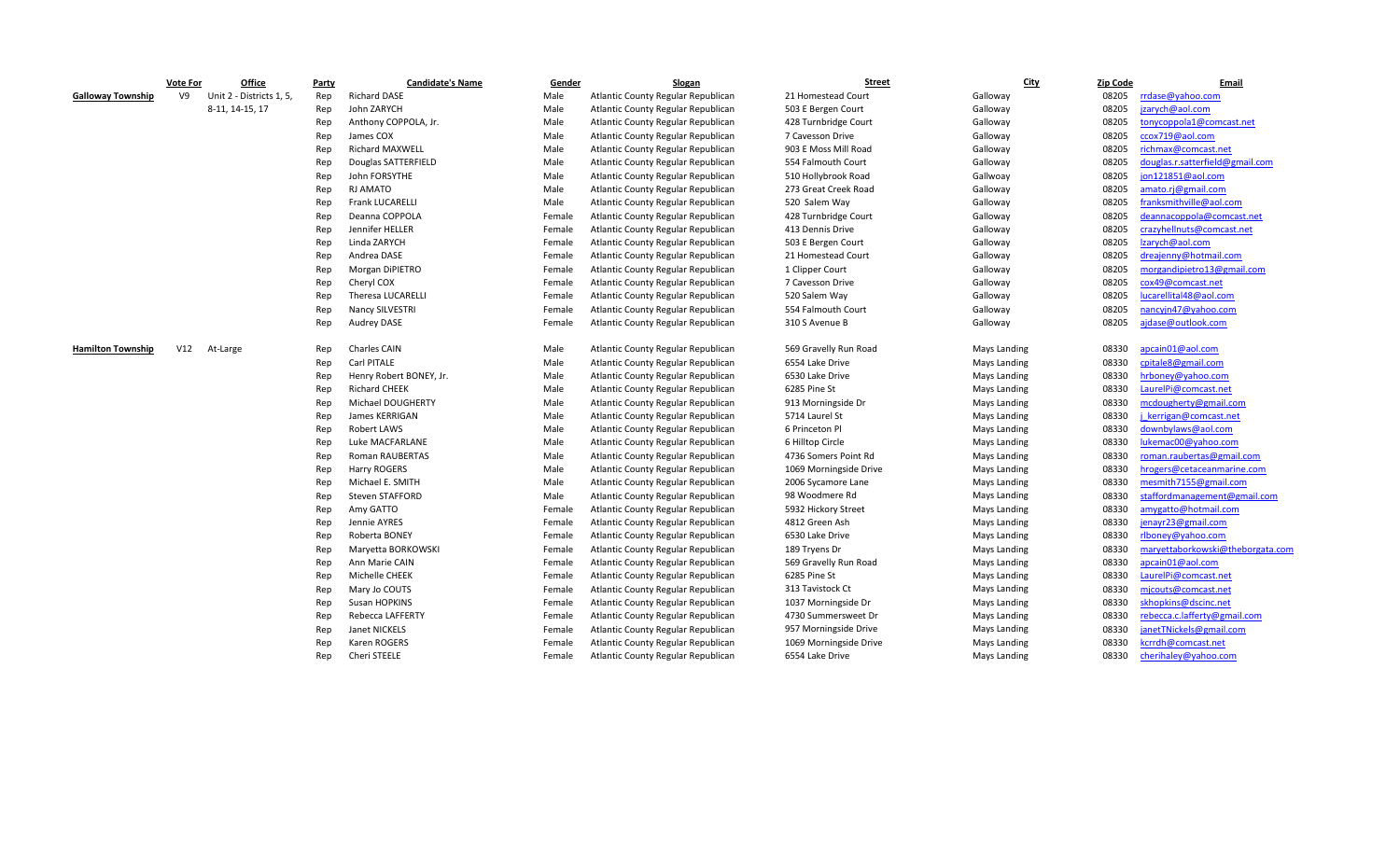|                         | <b>Vote For</b> | Office     | Party | <b>Candidate's Name</b>   | Gender | Slogan                             | <b>Street</b>            | <b>City</b>         | <b>Zip Code</b> | Email                        |
|-------------------------|-----------------|------------|-------|---------------------------|--------|------------------------------------|--------------------------|---------------------|-----------------|------------------------------|
| Hammonton               | V9              | At-Large   | Rep   | Joseph J. GIRALO          | Male   | Atlantic County Regular Republican | 321 E. Orchard Street    | Hammonton           | 08037           | ggirls1999@hotmail.com       |
|                         |                 |            | Rep   | James BERTINO             | Male   | Atlantic County Regular Republican | 507 N. White Horse Pike  | Hammonton           | 08037           | jbertino74@msn.com           |
|                         |                 |            | Rep   | Michael PULLIA            | Male   | Atlantic County Regular Republican | 570 Central Ave          | Hammonton           | 08037           | mpullia@mlruberton.com       |
|                         |                 |            | Rep   | Michael T. WOELFEL        | Male   | Atlantic County Regular Republican | 220 Park Ave             | Hammonton           | 08037           | michaelwwoflfel@comcast.net  |
|                         |                 |            | Rep   | Richard A. CURCIO         | Male   | Atlantic County Regular Republican | 621 Jacobs St            | Hammonton           | 08037           | r curcio@comcast.net         |
|                         |                 |            | Rep   | Domenic BERENATO          | Male   | Atlantic County Regular Republican | 302 S. Liberty St        | Hammonton           | 08037           | kaber@comcast.net            |
|                         |                 |            | Rep   | Frank V. DiMATTEO         | Male   | Atlantic County Regular Republican | 11th Street              | Hammonton           | 08037           | newmanlxl@netzero.com        |
|                         |                 |            | Rep   | Sal MAZZA                 | Male   | Atlantic County Regular Republican | 1191 Moss Mill Rd        | Hammonton           | 08037           | salmazza78@yahoo.com         |
|                         |                 |            | Rep   | Michael E. TORRISSI. Jr.  | Male   | Atlantic County Regular Republican | 907 N. Egg Harbor Rd     | Hammonton           | 08037           | mtorrissijr@colalozzo.com    |
|                         |                 |            | Rep   | Gemma GIRALO              | Male   | Atlantic County Regular Republican | 321 E. Orchard Street    | Hammonton           | 08037           | ggirls1999@hotmail.com       |
|                         |                 |            | Rep   | Hope BERTINO              | Male   | Atlantic County Regular Republican | 507 N. White Horse Pike  | Hammonton           | 08037           | jbertino74@msn.com           |
|                         |                 |            | Rep   | Diana S. WOOLSON          | Male   | Atlantic County Regular Republican | 206 Fairview Ave         | Hammonton           | 08037           | dianasusanwoolson@gmail.com  |
|                         |                 |            | Rep   | Lois MORANO               | Male   | Atlantic County Regular Republican | 11 Lakeshore Dr          | Hammonton           | 08037           | lois1942@comcast.net         |
|                         |                 |            | Rep   | Jessica CURCIO            | Male   | Atlantic County Regular Republican | 430 French St            | Hammonton           | 08037           | james curcio@vahoo.com       |
|                         |                 |            | Rep   | Karen J. BERENATO         | Male   | Atlantic County Regular Republican | 302 S. Liberty St        | Hammonton           | 08037           | kaber302@comcast.net         |
|                         |                 |            | Rep   | Adalgisa LYONS            | Male   | Atlantic County Regular Republican | 30 N. Liberty St         | Hammonton           | 08037           | johnlyons1981@gmail.com      |
|                         |                 |            | Rep   | Concetta LAWLEY           | Male   | Atlantic County Regular Republican | 360 East Ln.             | Hammonton           | 08037           | chettahtm@comcast.net        |
|                         |                 |            | Rep   | Carianne P. TORRISSI      | Male   | Atlantic County Regular Republican | 1005 N. Egg Harbor Rd    | Hammonton           | 08037           | ctorrissi@coralozzo.com      |
|                         |                 |            |       |                           |        |                                    |                          |                     |                 |                              |
| Linwood                 | V5              | At-Large   | Rep   | Adam M. WALCOFF           | Male   | Atlantic County Regular Republican | 109 Holly Lane           | Linwood             | 08221           | adamw@dandwlaw.com           |
|                         |                 |            | Rep   | <b>Todd TIMBROOK</b>      | Male   | Atlantic County Regular Republican | 225 E. Devonshire Avenue | Linwood             | 08221           | toddtimbrook@gmail.com       |
|                         |                 |            | Rep   | Joseph DAILY              | Male   | Atlantic County Regular Republican | 101 Cambridge Avenue     | Linwood             | 08221           | joe69ld@aol.com              |
|                         |                 |            | Rep   | John A. RIDGWAY           | Male   | Atlantic County Regular Republican | 151 Glenside Avenue      | Linwood             | 08221           | rridgway@ridgwaylegal.com    |
|                         |                 |            | Rep   | Kenneth V. KELLY          | Male   | Atlantic County Regular Republican | 101 Carol Road           | Linwood             | 08221           | kennethkelly@allstate.com    |
|                         |                 |            | Rep   | Karen GARCIA              | Female | Atlantic County Regular Republican | 200 Belhaven Avenue      | Linwood             | 08221           | karen mcclellan@outlook.com  |
|                         |                 |            | Rep   | Bonnie D. PUTTERMAN       | Female | Atlantic County Regular Republican | 100 Carol Road           | Linwood             | 08221           | bonnieputterman@gmail.com    |
|                         |                 |            | Rep   | June BYRNES               | Female | Atlantic County Regular Republican | 215 Steven Drive         | Linwood             | 08221           | jbyrnes215@comcast.net       |
|                         |                 |            | Rep   | Maryanne STEEDLE          | Female | Atlantic County Regular Republican | 1050 Bartlett Drive      | Linwood             | 08221           | marc1050@comcast.net         |
|                         |                 |            | Rep   | Michele TOURIGIAN         | Female | Atlantic County Regular Republican | 304 Joseph Avenue        | Linwood             | 08221           | micheletourigian@hotmail.com |
|                         |                 |            |       |                           |        |                                    |                          |                     |                 |                              |
| Longport                | V1              | District 1 | Rep   | Patrick ARMSTRONG         | Male   | Atlantic County Regular Republican | 302 N. 34th Avenue       | Longport            | 08403           | fmba41@comcast.net           |
|                         |                 |            | Rep   | Sari BROZYNA              | Female | Atlantic County Regular Republican | 5 N. 29th Avenue         | Longport            | 08403           | saribrozyna@gmail.com        |
|                         |                 |            |       |                           |        |                                    |                          |                     |                 |                              |
| <b>Margate</b>          | V <sub>4</sub>  | At-Large   | Rep   | John VOIGT                | Male   | Atlantic County Regular Republican | 315 N. Quincy Avenue     | <b>Margate City</b> | 08402           | jivjr1@gmail.com             |
|                         |                 |            | Rep   | <b>Michael COLLINS</b>    | Male   | Atlantic County Regular Republican | 25 N Gilmar Circle       | <b>Margate City</b> | 08402           | mwcollins20@gmail.com        |
|                         |                 |            | Rep   | Robert BECKER             | Male   | Atlantic County Regular Republican | 8200 Lagoon              | <b>Margate City</b> | 08402           | rbecker@cpa.com              |
|                         |                 |            | Rep   | John F. AMODEO            | Male   | Atlantic County Regular Republican | 8213 Amherst Ave         | <b>Margate City</b> | 08402           | johnfamodeo@gmail.com        |
|                         |                 |            | Rep   | Claire SWIFT-VOIGT        | Female | Atlantic County Regular Republican | 315 N Quincy Avenue      | <b>Margate City</b> | 08402           | swiftclaire@yahoo.com        |
|                         |                 |            | Rep   | Eleonora (Dina) ROBERTSON | Female | Atlantic County Regular Republican | 602 N Delavan Ave.       | <b>Margate City</b> | 08402           | Erobertsn@aol.com            |
|                         |                 |            | Rep   | <b>Florence VANWICKLE</b> | Female | Atlantic County Regular Republican | 107 N. Belmont Ave.      | <b>Margate City</b> | 08402           | ripflo@gmail.com             |
|                         |                 |            | Rep   | Mary Louise COLLINS       | Female | Atlantic County Regular Republican | 18 West Colmar Circle    | Margate City        | 08402           | mlc924@comcast.com           |
| <b>Mullica Township</b> | V4              | At-Large   | Rep   | Paul "PJ" SARRAF          | Male   | Atlantic County Regular Republican | 1224 Elwod Rd            | Hammonton           | 08037           | yme417@yahoo.com             |
|                         |                 |            | Rep   | Lawrence E. RIFFLE        | Male   | Atlantic County Regular Republican | 820 Darmstadt Ave        | Egg Harbor City     | 08215           | lcriffle@gmail.com           |
|                         |                 |            | Rep   | William J. BUTTERHOF      | Male   | Atlantic County Regular Republican | 5717 White Horse Pike    | Egg Harbor City     | 08215           | billparts56@yahoo.com        |
|                         |                 |            | Rep   | <b>Charles BRAUN</b>      | Male   | Atlantic County Regular Republican | 2697 Green Bank          | Egg Harbor City     | 08215           | braunsgarage@yahoo.com       |
|                         |                 |            | Rep   | Barbara SARRAF            | Female | Atlantic County Regular Republican | 1224 Elwod Rd            | Hammonton           | 08037           | bsrraf23@comcast.net         |
|                         |                 |            | Rep   | <b>Catherine RIFFLE</b>   | Female | Atlantic County Regular Republican | 820 Darmstadt Ave        | Egg Harbor City     | 08215           | lcriffle@gmail.com           |
|                         |                 |            | Rep   | Mary Ann T. BUTTERHOF     | Female | Atlantic County Regular Republican | 5717 White Horse Pike    | Egg Harbor City     | 08215           | billparts56@vahoo.com        |
|                         |                 |            | Rep   | Colleen O'SHEA            | Female | Atlantic County Regular Republican | 502 5th Ave              | Egg Harbor City     | 08215           | colleenoshea24@gmail.com     |
|                         |                 |            |       |                           |        |                                    |                          |                     |                 |                              |